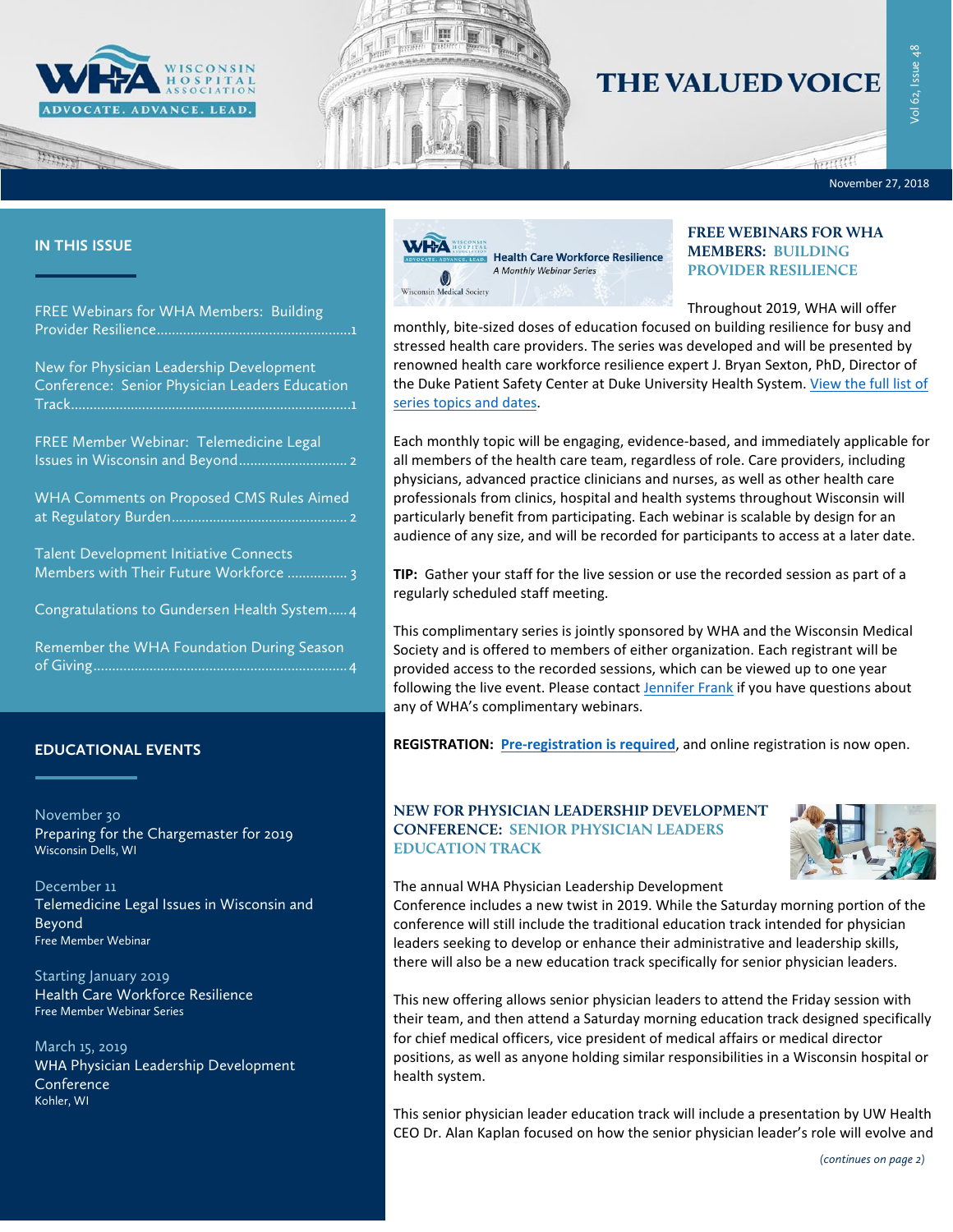#### *(New for Physician Leadership Development Conference continued from page 1)*

what leadership capabilities will become more important in the future. Also, attendees will participate in a facilitated roundtable discussion focused on sharing experiences, challenges and opportunities faced by senior physician leaders throughout Wisconsin.

The 2019 WHA Physician Leadership Development Conference is scheduled for March 15-16, 2019, at The American Club in Kohler. **An early bird discount is available until January 15, and the special room rate at The American Club is only available until the room block fills, which it does quickly each year,** so register and make your hotel reservations today.

You can view the full 2019 conference agenda and register online [here.](http://www.cvent.com/events/19l-pldc-03-15-16/event-summary-cce6c95196974bcc87660b15b6e87c43.aspx)



### <span id="page-1-0"></span>**FREE MEMBER WEBINAR: TELEMEDICINE LEGAL ISSUES IN WISCONSIN AND BEYOND**

On December 11, WHA is offering a complimentary webinar focused on the laws and rules hospitals and health care systems need to know to develop and implement telehealth programs. This WHA Member Forum is scheduled for December 11 from 10:00-11:15 AM an[d registration is now available.](http://www.whareg4.org/Telemed1211/) 

During the webinar, Emily Wein, a shareholder with the law firm of Baker Donelson, will discuss state and federal laws and policies that providers should consider in building virtual care arrangements including key topics such as reimbursement and billing, licensure and exceptions for peer-to-peer consults, credentialing by proxy, and direct-to-consumer services.

This webinar is designed for telemedicine program managers, chief operating officers, chief nursing officers, chief medical officers, chief information officers, and compliance officers.

This complimentary WHA Member Forum is open only to WHA hospital and corporate members. Pass along the webinar information and registration link to anyone in your organization who may be interested in attending. Please contac[t Jennifer Frank](mailto:jfrank@wha.org) if you have questions about any of WHA's complimentary webinars.

**REGISTRATION**:<http://www.whareg4.org/Telemed1211/>



# <span id="page-1-1"></span>**WHA COMMENTS ON PROPOSED CMS RULES AIMED AT REGULATORY BURDEN** WHA Recommends Addressing Physician Co-Signature Burdens

WHA expressed support for removing regulatory burden and providing additional compliance flexibility in a comment letter submitted by WHA to the Centers for Medicare & Medicaid (CMS). The letter addresses:

- Impacts of regulatory burden on cost and access;
- WHA recommendations to address burdensome physician co-signatures of advanced practice clinician care;
- Support for several CMS proposed changes to address regulatory burden; and
- Retaining existing ASC transfer arrangement requirements

**Impacts of Regulatory Burden on Cost and Access.** WHA commented on several CMS proposed changes to CMS Conditions of Participation for hospitals, ambulatory surgery centers, rural health clinics and other care settings. In the proposed rulemaking, CMS describes the changes as "(1) Proposals that simplify and streamline processes, (2) proposals that reduce the frequency of activities and revise timelines, and (3) proposals that are obsolete, duplicative, or that contain unnecessary requirements."

"Regulatory burden creates additional cost on the health care system and limits the productivity of health care providers," stated WHA's letter to CMS Administrator Seema Verma. "Wisconsin, like other states, has challenges with having enough physicians to meet the demands for care of our citizens, and regulatory burden directly impacts the amount of clinical care that each physician can provide in one day."

"We appreciate the steps that CMS has proposed to take in this proposed rule to reduce regulatory burden, but we also encourage CMS to continue to seek input from the field to identify additional regulatory reforms to reduce regulatory burden on organizations, administrators, physicians, and other clinicians when such reforms do not meaningfully impact health care quality and safety," wrote WHA.

**Address Burdensome Physician Co-signatures of Advanced Practice Clinician Care.** To address regulatory burden on physicians, advanced practice clinicians and team-based care delivery, WHA's comment letter recommended several clarifications to CMS Hospital and Critical Access Hospital Conditions of Participation that would make more clear that physicians are not required to co-sign certain actions performed by advanced practice registered nurses and physician assistants when such actions are within their scope of practice. *(continues on page 3)*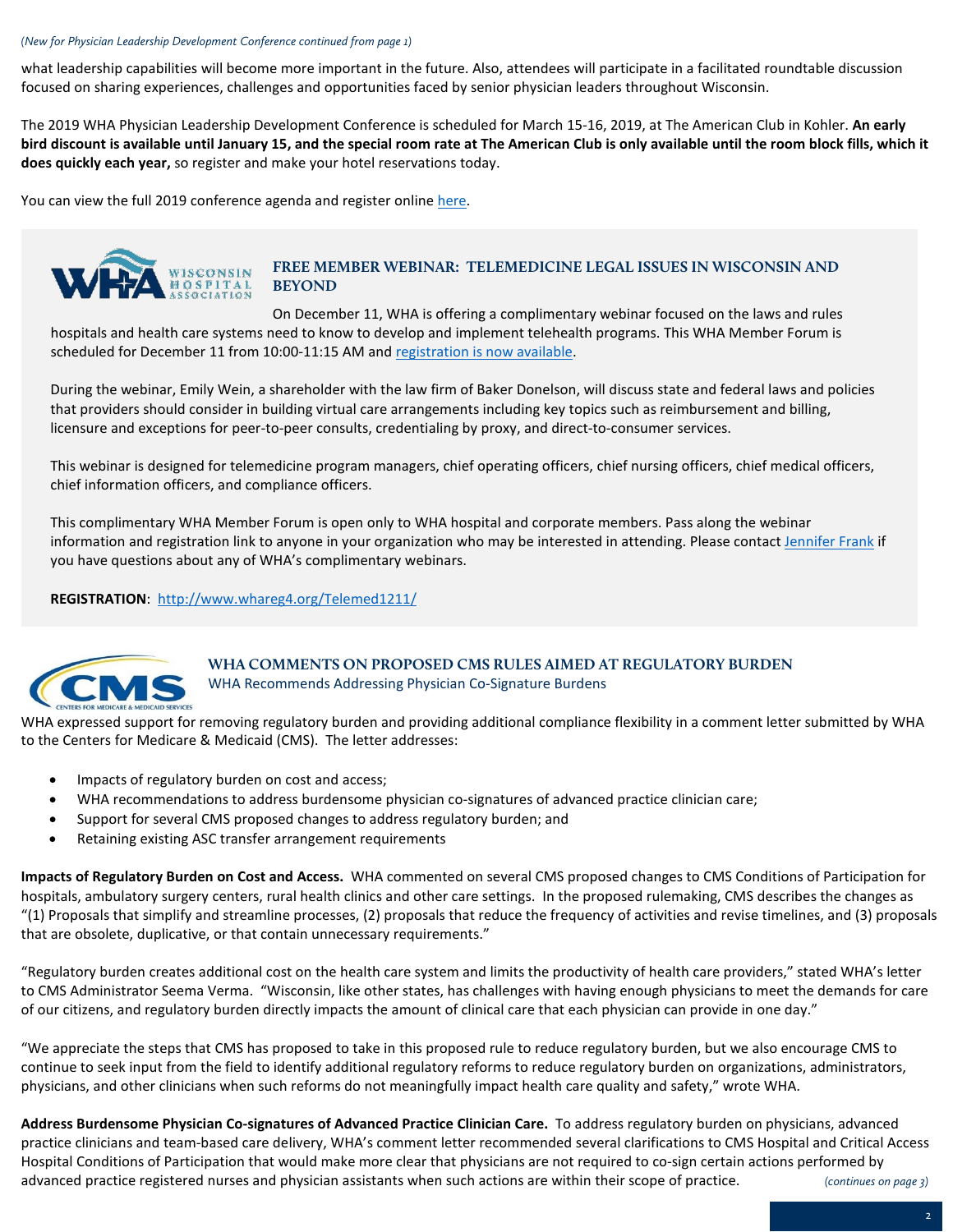WHA's recommendations to CMS regarding clarifying physician co-signature requirements were drawn from presentations at WHA's Advanced Practice Clinician Conference held in September that highlighted problematic federal regulations that have limited the ability of advanced practice clinicians from practicing to their full scope of practice in hospital settings.

**Support for Several CMS Proposed Changes to Address Regulatory Burden.** WHA expressed support for several CMS proposed rule changes that could impact WHA members, including:

- Permitting multi-hospital systems to maintain a single, integrated Quality Assessment and Performance Improvement (QAPI) program for all of its members, rather than separate programs for each hospital.
- Permitting multi-hospital systems to maintain a single, integrated infection control program for all of its members, rather than separate programs for each hospital.
- Providing hospitals and ambulatory surgery centers with additional flexibility in creating policies for utilizing simplified pre-surgery assessments instead of comprehensive medical history and physician examination (H&P).
- Removing from swing bed requirements, various long-term care facility requirements that are generally unnecessary for patients receiving care in a swing bed setting.
- Reducing the frequency of critical access hospital, rural health clinic and federally qualified health centers' required self-review of their policies and procedures.
- Clarifying the Authority of Non-Physician Practitioners to Record Progress Notes in Psychiatric Hospitals
- Reducing various documentation requirements related to hospital emergency preparedness

**Retain Existing ASC Transfer Arrangement Requirements.** CMS also proposed removing the current requirement that ambulatory surgery centers (ASC) maintain a transfer agreement or shared medical staff with a hospital to address situations when a patient in an ASC needs services beyond the capabilities of the ASC. WHA expressed opposition to this change. WHA said that having such a relationship between an ASC and a hospital is foundational to well-managed, coordinated care for individuals needing emergency resources beyond the capabilities of an ASC.

WHA's comment letter i[s posted on our website,](https://www.wha.org/WisconsinHospitalAssociation/media/WHACommon/CommentLetters/2018WHA-CommentLetter-Omnibus-Regulatory-Burden-Proposed-Rule11-19.pdf) and CMS's proposed rule can be found [here.](https://www.gpo.gov/fdsys/pkg/FR-2018-09-20/pdf/2018-19599.pdf) The proposed rule and any changes to it will not go into effect until CMS promulgates a final rule, which WHA expects could occur in the next 6 to 18 months.

If you have any questions about the proposed rule contact [Matthew Stanford,](mailto:mstanford@wha.org) WHA General Counsel.

# <span id="page-2-0"></span>**TALENT DEVELOPMENT INITIATIVE CONNECTS MEMBERS WITH THEIR FUTURE WORKFORCE**

**Inspire [Wisconsin](https://www.inspirewisconsin.org/)** is a talent-development initiative that leverages powerful online tools to enable employers to connect with and develop their future workforce in grades 6-12 throughout public schools in Wisconsin. What's more, **Inspire** provides opportunities to take those connections out of the classroom and into meaningful experiences that expose young people to the world of health care.

Partners in economic development, workforce development, and education manage eight regional **Inspire** deployments – each with its own unique characteristics. Funded primarily by the Wisconsin Economic Development Corporation and local sponsorships, **Inspire** is also supported by the Wisconsin Department of Public Instruction because it ties in with the Academic and Career Planning (ACP) process followed by public middle and high schools. By joining the deployment near you, students in your region and across the state can access information about your company.

**Inspire** needs stronger representation from the health care industry. Many Wisconsin students are interested in health care right now, but there are not enough employers and career coaches in the **Inspire** system to address those interests. Any employer can join, but especially those who are committed to developing future talent.

There are several ways you can participate:

- Create a company profile
- Provide career coaches to answer occupational and company-related questions from students
- Send targeted messages to students interested in your industry
- Offer work-based learning activities such as guest speakers, job shadowing and more.

Learn more about you[r region's Inspire deployment and get registered today.](https://www.inspirewisconsin.org/)